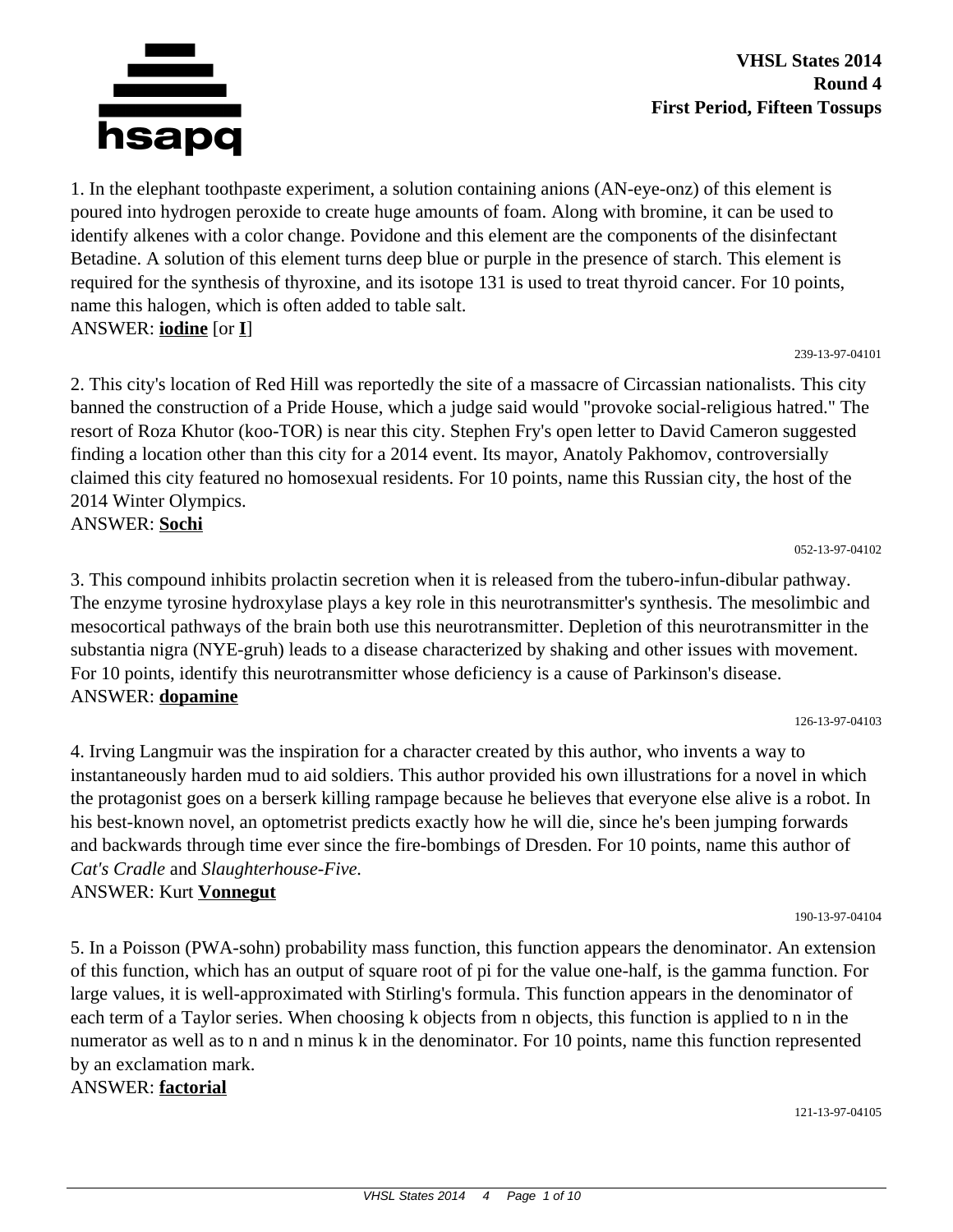6. This speech praises John Serrano for giving one of his pizzeria employees a raise, and it compares bad workplace policies to an episode of *Mad Men.* This speech ends with a long story about wounded soldier Cory Remsburg, and it begins by claiming that America, not China, is now "the world's number one place to invest." It was responded to by multiple people, including Cathy McMorris Rodgers and, representing the Tea Party, Mike Lee. For 10 points, name this January 28, 2014, speech given to a joint session of Congress by Barack Obama.

ANSWER: the 2014 **State of the Union** Address

7. Shortly before this battle began, John Keane decided to stay at Lacoste's Plantation rather than advance further. During this battle, the 44th East Essex Regiment forgot the fascines (fah-SEENZ) and ladders needed to cross the canal and scale the earthworks. At this battle, Walter Overton led the defense of Fort St. Philip, and Edward Pakenham died. Pirate Jean Lafitte aided the winning side at this battle. For 10 points, name this battle, fought two weeks after the Treaty of Ghent was signed, where Andrew Jackson defeated the British in the War of 1812.

ANSWER: Battle of **New Orleans**

8. This poet defended the artistic merit of his native language in the treatise *De Vulgari Eloquentia.* He paired his *canzones* with literal and allegorical interpretations in his *Convivio.* His autobiographical *La Vita Nuova* recounts his love for a member of the Portinari family who appears in his most famous poem, in which she guides him through nine spheres. That epic poem of his describes a journey led by Virgil through Purgatory and Hell. For 10 points, name this Italian poet who wrote *The Divine Comedy.* ANSWER: **Dante** Alighieri [or Dante **Alighieri**]

014-13-97-04108

186-13-97-04107

9. A woman in this opera is caught stealing by a page who sings "Thief! Thief!," but the title character comes to her aid. The protagonist of this opera plays a shepherd's pipe at its opening. This opera took its inspiration from a painting by Hieronymus Bosch, and it includes a scene in which the protagonist's mother sings "All That Gold." At its end, the title character offers his sole possession, a crutch, to King Melchior and has his lame leg healed as a reward. For 10 points, name this Christmas-themed opera by Gian Carlo Menotti, the first to be composed for American television. ANSWER: *Amahl and the Night Visitors*

088-13-97-04109

10. During this period, the Action Programme implemented freedom of speech and the press. During this event, *The Two Thousand Words* manifesto was published by Ludvik Vaculik (VAH-choo-lik). Many of the leaders during this period later joined Charter 77. Gustav Husak (HOO-shock) undid most of the reforms passed during this event, which attempted to establish "socialism with a human face." Leonid Brezhnev sent in troops provided by the Warsaw Pact to end this event. For 10 points, name this period of liberal reforms in Czechoslovakia, started by Alexander Dubcek (DOOB-check) in 1968. ANSWER: **Prague Spring** [or **Prazske jaro**]

186-13-97-04110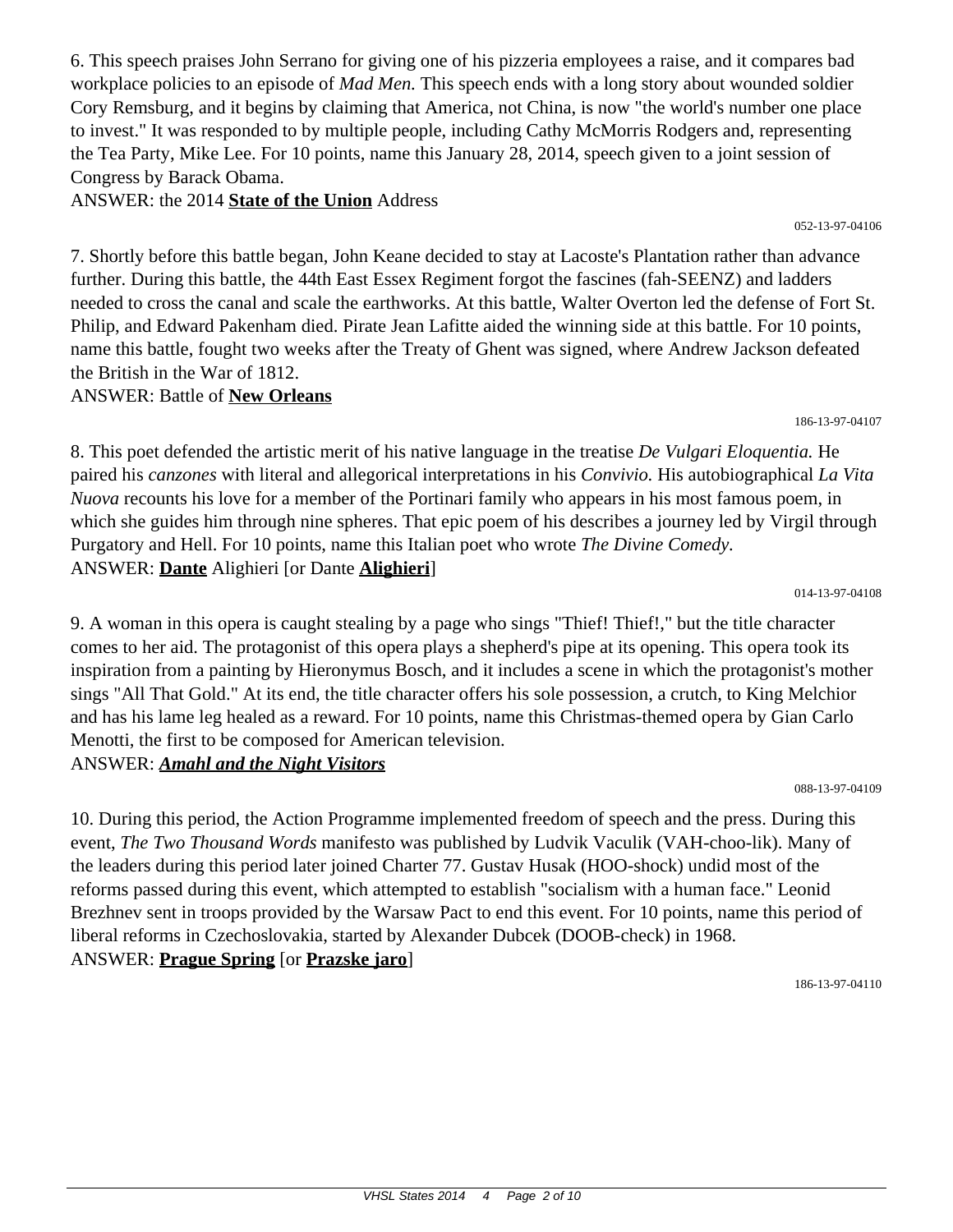11. This term can be applied to the title location of a novel consisting of a fictional manuscript by Avis Everhard in which most workers live in the city of Asgard. That novel is Jack London's *The Iron Heel.* In a novel set in one of these societies, Captain Beatty is the superior of the increasingly rebellious Guy Montag. The United States in Ray Bradbury's *Fahrenheit 451* is one of these places, because books are outlawed by the government. For 10 points, give this term for a usually futuristic society that is highly undesirable, the opposite of a utopia.

ANSWER: **dystopia** [or **dystopian**; prompt on **dictatorship**; prompt on **oligarchy**]

12. In Game 6 of the 2004 ALCS, this player swatted the ball out of Bronson Arroyo's glove when Arroyo tried to tag him. After Aaron Boone injured his knee in a game of pickup basketball, this player was traded to his current team for Alfonso Soriano and Joaquin Arias. Raul Ibanez hit a game-winning home run after pinch-hitting for this player in the 2012 postseason. Arbitrator Fred Horowitz reduced this man's suspension from 211 games to the entire 2014 season for his role in the Biogenesis scandal. For 10 points, name this New York Yankees third baseman.

ANSWER: Alexander Emmanuel **Rodriguez** [or **A-Rod**]

13. BH3-only proteins such as Bim and Bid promote this process once they are activated by Fas ligand binding its receptor. Trophic factors prevent this process from occurring. Mutant CED protein in *C. elegans* causes defects in this pathway. In eukaryotes, it is caused when Bcl-2 no longer prevents the release of cytochrome C from the mitochondria. This process results in a cascade of caspases. Damage to p53 causes this process to occur in healthy cells, though defects in it are indicative of cancer. For 10 points, name this process of programmed cell death.

ANSWER: **apoptosis** [prompt on cell **death** until it is read]

190-13-97-04113

14. In a novel by this man, the title character discovers a phage (FAYJ) that destroys bacteria, shortly after his wife dies of the bubonic plague. A character created by this author is an alcoholic lawyer who becomes a Methodist minister in Zenith, a city in Winnemac. He wrote about Paul Resiling, who shoots his wife Zilla, in one of his novels. This author of *Arrowsmith* and *Elmer Gantry* also created Carol Kennicott, who becomes dissatisfied with Gopher Prairie, Minnesota. For 10 points, name this American author of *Babbitt* and *Main Street.*

ANSWER: Sinclair **Lewis**

186-13-97-04114

15. This man supposedly dismissed the report of two Yale professors about "rocks that fell from the sky." This scientist was inspired by the Chinese to create a "Great Clock" that used a gong to signal the hour. Though not Franklin, he wrote to John Jay about interchangeable parts while ambassador to France in 1785. He ordered an expedition that documented hundreds of new species in the as-yet-unexplored Louisiana Purchase, which he made. For 10 points, name this man who designed the University of Virginia campus and his home, Monticello, and also ordered the Lewis & Clark Expedition. ANSWER: Thomas **Jefferson**

239-13-97-04115

186-13-97-04112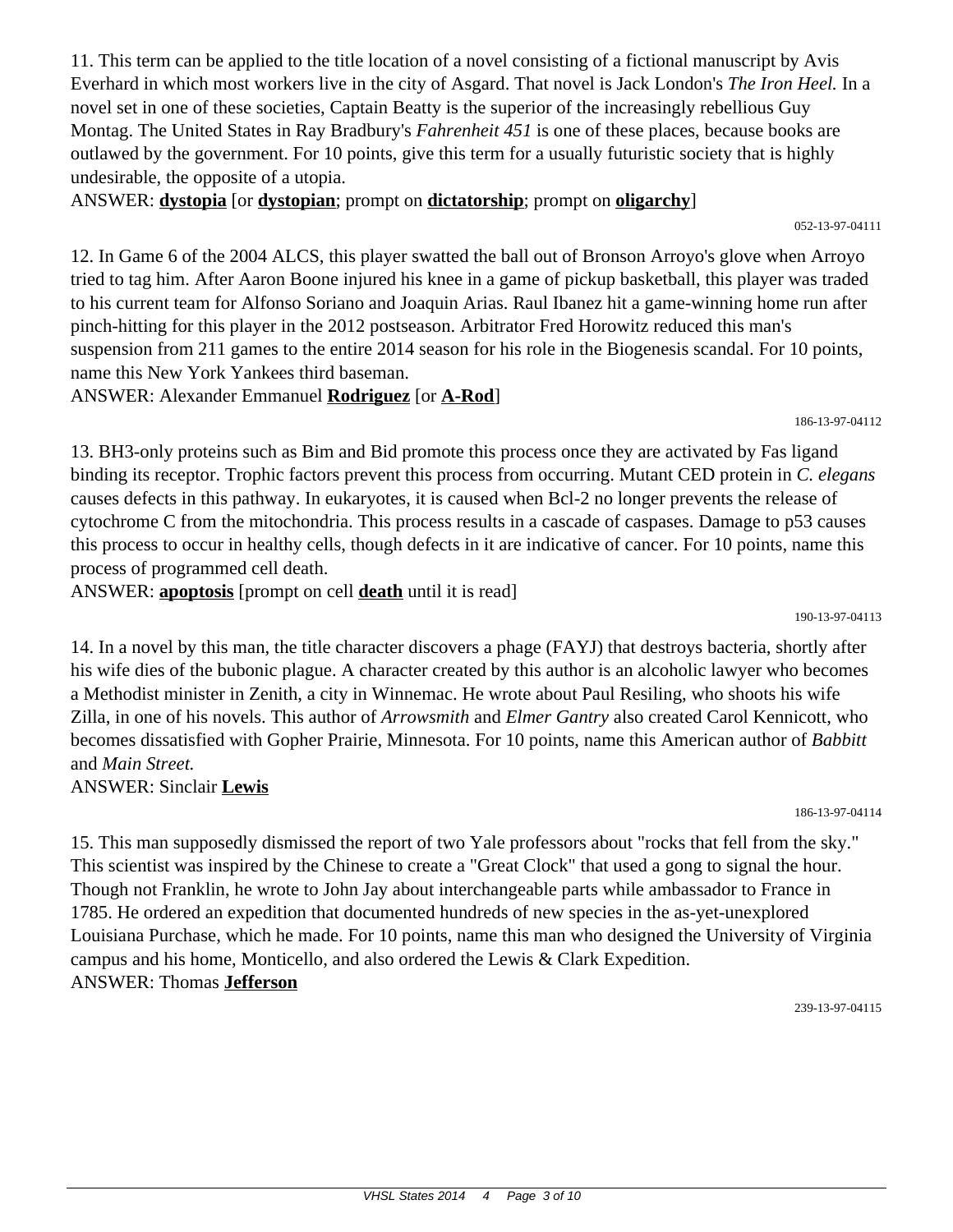

1A. What conic section is obtained by intersecting a plane in any orientation with both halves of a double cone?

# ANSWER: **hyperbola**

1B. What kind of blackbody radiation, named for a British physicist, is produced by black holes? ANSWER: **Hawking** radiation

2A. What Frenchman created an international incident in 1793 when he traveled through the U.S. trying to raise anti-British sentiment and arm privateers to fight with the French? ANSWER: Edmond-Charles **Genet** [or Citizen **Genet**]

2B. What language spoken in the canton of Grisons (GREE-zun) is one of the official languages of Switzerland along with French, Italian, and German? ANSWER: **Romansh** language

3A. This is a 20-second calculation question. What is the slope of the line containing the points (-2, 8), (1,  $-1$ ), and  $(3, -7)$ ?

ANSWER: **-3**

3B. This is a 20-second calculation question. How many different ways can I make a hop, a skip, and a jump if I can make 3 different hops, 4 different skips, and 10 different jumps? ANSWER: **120** ways

4A. What leader of Israeli forces in the 1948 Arab-Israeli War served as the first prime minister of Israel? ANSWER: David **Ben-Gurion**

4B. What term is used to describe the novels of Gabriel Garcia Marquez and Toni Morrison, which incorporate fantastical elements into a naturalistic narrative? ANSWER: **magic**al **realism**

5A. What 1996 Adam Sandler movie stars Christopher McDonald as the arrogant Shooter McGavin and Carl Weathers as a one-handed retired golfer?

ANSWER: *Happy Gilmore*

5B. What American composed *Lincoln Portrait* and *Appalachian Spring?* ANSWER: Aaron **Copland**

6A. What inefficient sorting algorithm is named for the manner in which smaller elements float to the top of the list?

ANSWER: **bubble** sort

6B. What English poet wrote the sonnets "Composed Upon Westminster Bridge" and "The World Is Too Much With Us?"

ANSWER: William **Wordsworth**

7A. What Jewish holiday commemorates the events recounted in the Book of Esther? ANSWER: **Purim**

7B. Ibirapuera (ee-bee-rah-PWEH-ruh) Park is in what most populous Brazilian city, which is also the largest city in the Southern Hemisphere?

ANSWER: **Sao Paulo**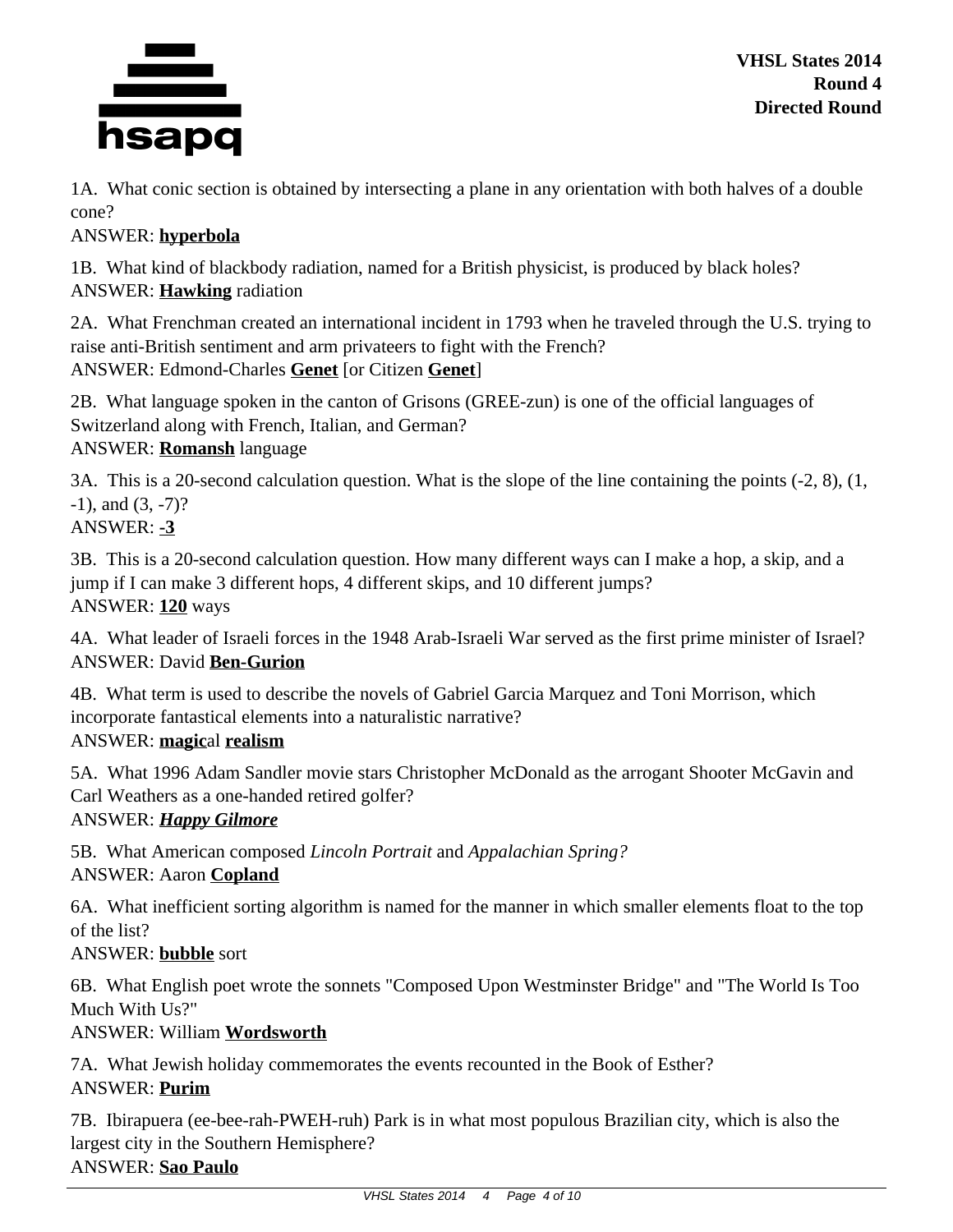8A. BCS theory attempts to explain what phenomenon in which a material's electrical resistance drops to zero?

# ANSWER: **superconductivity**

8B. Oedipa Maas is the protagonist of what short novel by Thomas Pynchon? ANSWER: *The Crying of Lot 49*

9A. This is a 30-second calculation question. An isosceles trapezoid has one base 8 centimeters long and the other 14 centimeters long. If the other two sides are each 5 centimeters long, what is the area of the trapezoid?

## ANSWER: **44** square centimeters

9B. This is a 30-second calculation question. If cosine of x equals three over the square root of ten, and sine of x equals one over the square root of ten, what is the cosine of quantity four times  $x$ ? ANSWER: **0.28** [or **7/25**]

10A. What English philosopher denied the existence of innate ideas in his *An Essay Concerning Human Understanding?*

ANSWER: John **Locke**

10B. In what war did the Duke of Marlborough win the Battle of Blenheim (BLEN-um) in 1704? ANSWER: War of the **Spanish Succession**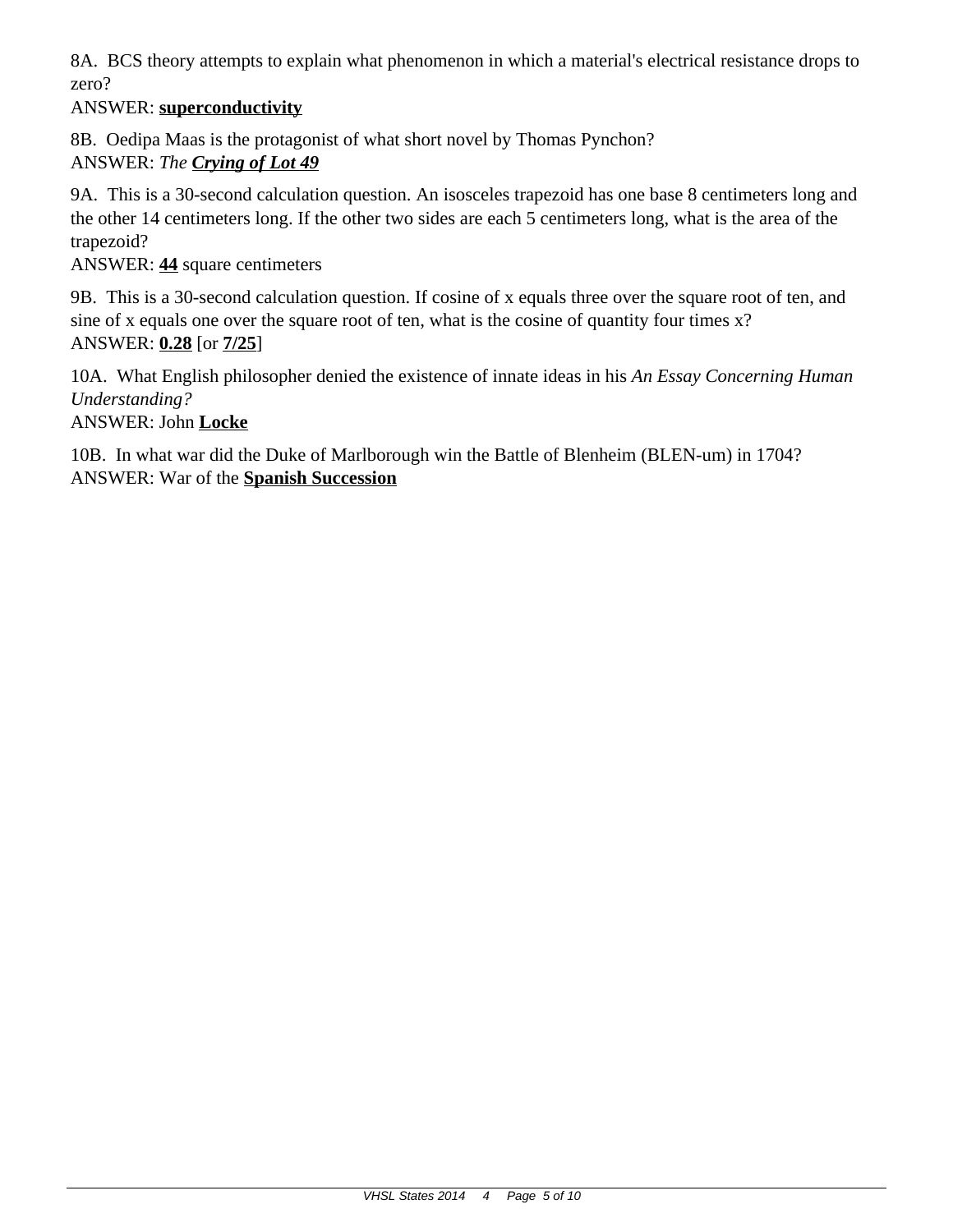

1. The scientific name of an animal named for this color is *Balaenoptera musculus.* This color is produced by radiation from particles modeled by the Frank-Tamm formula. Ferrocyanide salts can be found in a pigment of this color named for Prussia. Stars of this color inhabit the left part of the Hertzsprung-Russell diagram, which includes the star Rigel (RYE-jul). A solvated electron forms when alkali metals are dissolved in ammonia, displaying this color. It is not green, but solutions of copper ions are this color. For 10 points, what color does Rayleigh scattering impart to the sky? ANSWER: **blue**

#### 239-13-97-04117

2. In a scene in this film, the protagonist is punched in the face by Mr. Welch, the husband of a teacher. In the last scene, the main character finds a copy of *The Adventures of Tom Sawyer.* The protagonist of this film is excited to discover his daughter Zuzu's petals in his pocket, which means that he is back in Bedford Falls and not the hellish Pottersville. In this movie, Clarence Odbody is an angel who wants to obtain his "wings." For 10 points, name this Frank Capra film about George Bailey, a man who wishes he had never been born.

ANSWER: *It's a Wonderful Life*

3. In the Cori cycle, this compound is formed in the liver. GLUT1 transports it into cells. This pyranose (PIE-rah-nose) is phosphorylated by hexokinase in the first step of the EMP pathway. Maltose consists of two monomers of it. This compound, which has only equatorial hydroxyl groups in its cyclic form, is modified to make the monomer of chitin (KITE-in). Glycogen acts as storage for this compound. Insulin responds to high blood levels of it. This compound is metabolized into two pyruvates, producing 2 ATP and 2 NADH, during glycolysis. For 10 points, name this six-carbon sugar. ANSWER: **glucose** [or **dextrose**; or **C 6–H 12–O 6**]

190-13-97-04119

052-13-97-04118

4. This man turned down an opportunity to be the first president of Texas A&M University. During the Battle of Monterrey, he led a successful charge on the La Teneria fort. This Secretary of War in Franklin Pierce's cabinet was captured while Given Campbell attempted to help him escape. His vice-president gave the "Cornerstone" speech and was Alexander Stephens. This man ordered Pierre Beauregard to attack Fort Sumter and gave Robert E. Lee command of the Army of Northern Virginia. For 10 points, name this only president of the Confederate States of America. ANSWER: Jefferson Finis **Davis**

186-13-97-04120

5. The portion of these things where the rate of deposition is greater than ablation is the accumulation zone. Erosion due to these things is divided into abrasion and plucking. The action of these things turns stream-formed V-shaped valleys into U-shaped valleys. A characteristic deposit of these things is a mixture of boulders and clay, also called till, which is deposited in moraines. When these things calve (KAHV), they form icebergs. For 10 points, name these dense accumulations of ice that flow like very, very slow rivers.

## ANSWER: **glacier**s [or **ice sheet**s]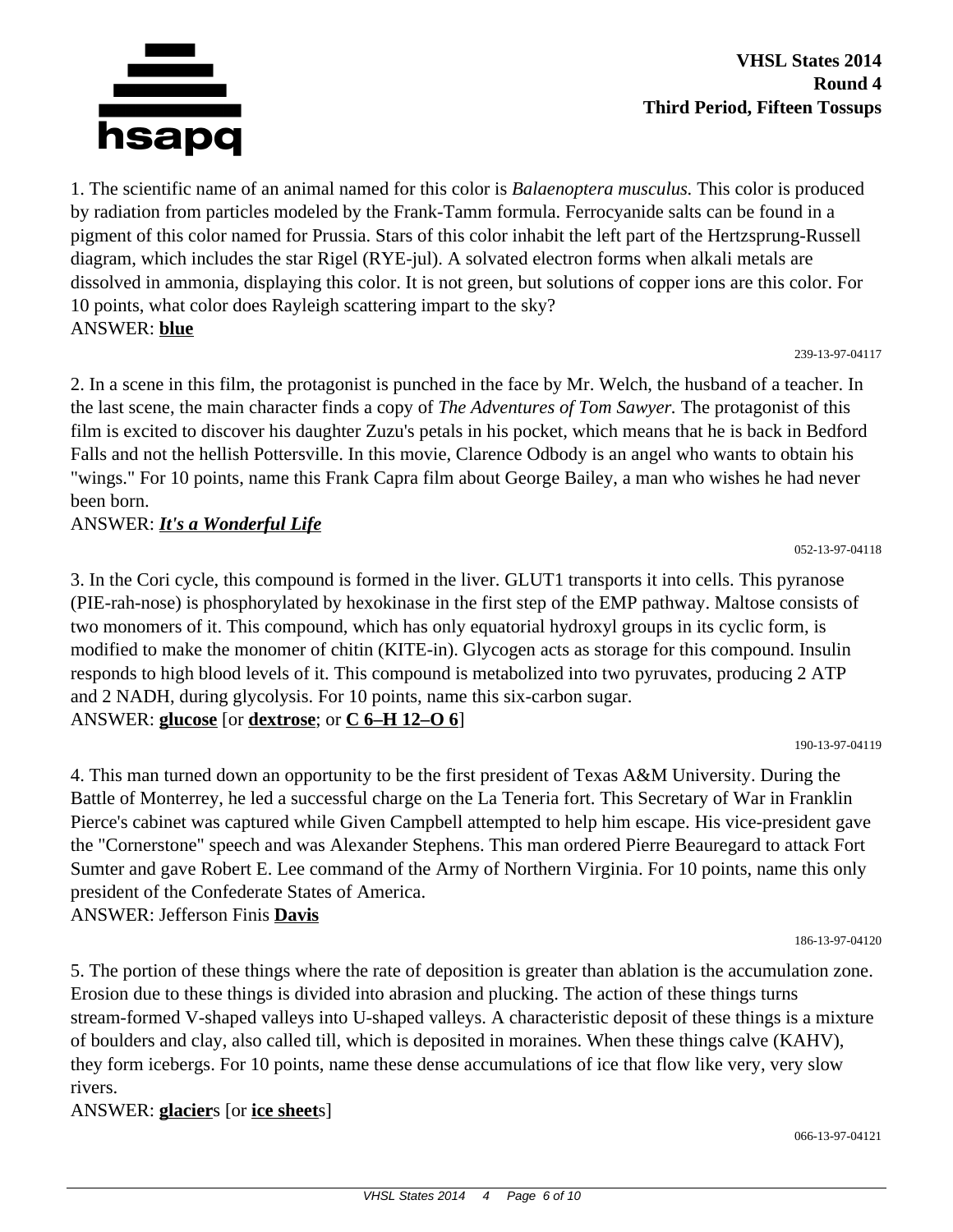6. A character in this poem has the epithets "man-killing" and "breaker of horses." This poem begins with the word "menin," meaning "rage," and asks which of the gods caused two men to quarrel. It describes the death of Sarpedon, whose body is rescued by Apollo at Zeus's command. This poem describes the funeral games played in honor of Patroclus, whose death causes his friend to make peace with Agamemnon and seek out and kill Hector. For 10 points, name this Homeric epic about the wrath of Achilles during the Trojan War.

ANSWER: the *Iliad*

7. A cathedral in this city was designed by Konstantin Thon and was started on this city's Sparrow Hills. Dmitry Donskoy led this city when it defeated the Tatars at the Battle of Kulikovo (koo-lee-KOH-voh). This city is home to the largest Orthodox cathedral in the world, the Cathedral of Christ the Savior. Ivan the Terrible allegedly blinded the architect of this city's eight-domed cathedral, built to honor Ivan's conquest of Kazan (kuh-ZON). This city was burned after Napoleon won the Battle of Borodino. For 10 points, name this Russian city, home to St. Basil's Cathedral and the Kremlin. ANSWER: **Moscow** [or **Moskva**]

186-13-97-04123

014-13-97-04122

8. During John Adams's lame duck period, this man served as Secretary of State after Timothy Pickering was fired. This man, Elbridge Gerry, and Charles Pinckney made up the delegation to France during the XYZ Affair. He wrote, "The power to tax involves the power to destroy" in his highest office, in which he followed Oliver Ellsworth. In that role, he also opined that the Judiciary Act of 1789 was unconstitutional, laying the groundwork for judicial review. For 10 points, name this Supreme Court Chief Justice who presided over *Marbury v. Madison.* ANSWER: John **Marshall**

190-13-97-04124

023-13-97-04125

9. The main character of this novel tries to help a man using the alias Provis escape from Arthur Compeyson. A character in this novel is engaged to Bentley Drummle. This novel's protagonist befriends Herbert Pocket and receives help from Mr. Jaggers. The blacksmith Joe Gargery takes in the main character of this novel before he goes to live with Miss Havisham and Estella, and then travels to London with money from Abel Magwitch. For 10 points, name this coming-of-age novel about the orphan Pip that was written by Charles Dickens.

ANSWER: *Great Expectations*

10. This artist sampled Smokey Robinson's "Will You Still Love Me Tomorrow" in a song that declares that "we ain't married but tonight I need some consummation." This man collaborated with Bon Iver's Justin Vernon on the song "Lost in the World." At a benefit event, this rapper declared that "George Bush doesn't care about black people." This rapper of *808s and Heartbreaks* and *My Beautiful Dark Twisted Fantasy* interrupted Taylor Swift at the 2009 MTV Video Music Awards. For 10 points, name this rapper of "All of the Lights" and the album *Yeezus.*

ANSWER: Kanye Omari **West** [or **Kanye**; prompt on **Yeezus** until it is read]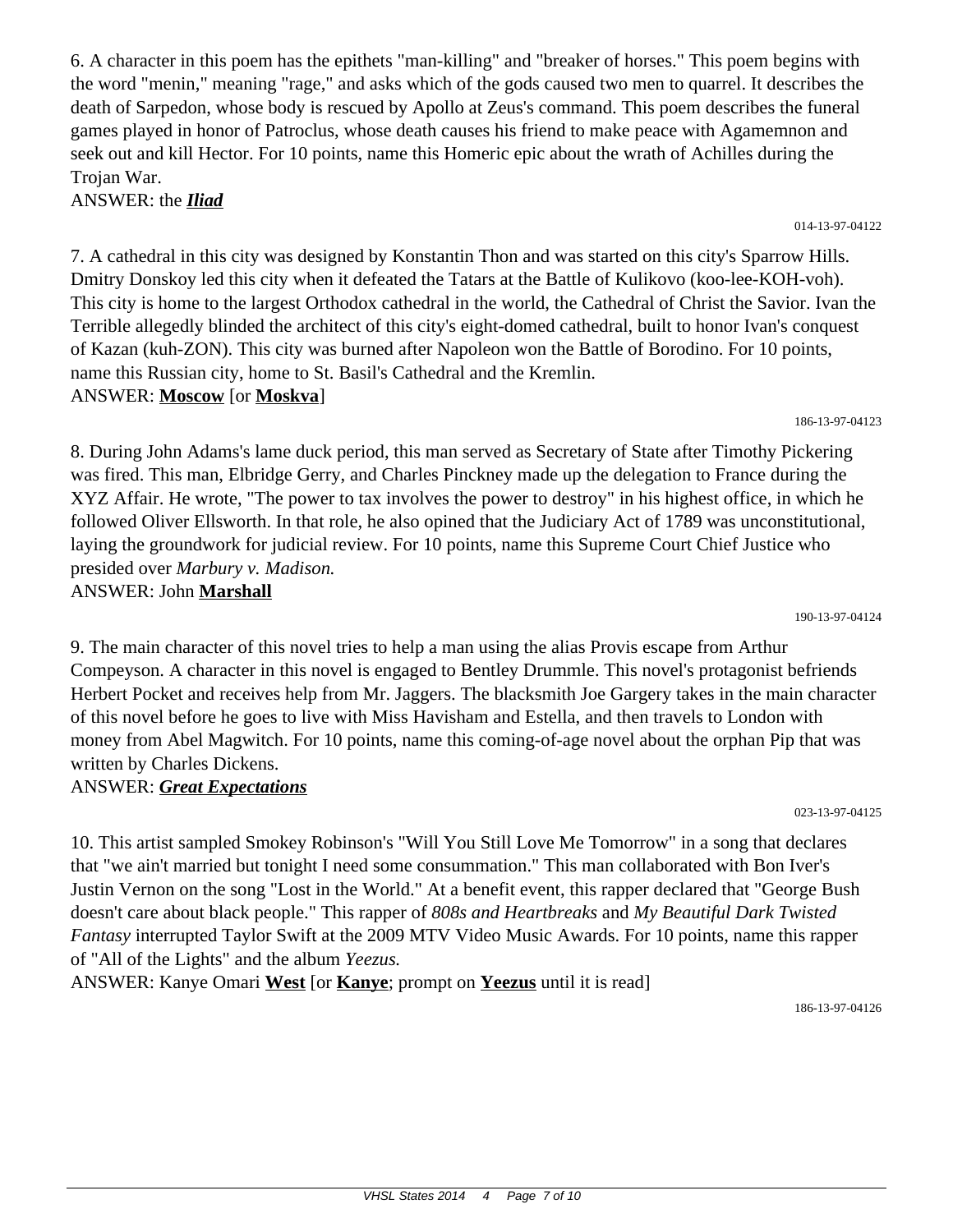11. Picrotoxin and bicuculline (BUY-cook-YOU-lean) antagonize this compound's receptors. An agonist of this compound produced by the *Amanita* mushroom is called muscimol (MUSK-im-all). This compound is synthesized by decarboxylation of glutamic acid using a Vitamin B6 cofactor. This neurotransmitter's receptors are divided into A & B types and are the target of benzo-diaz-epines. It has a role similar to that of glycine. For 10 points, name this chief inhibitory neurotransmitter, which has a four letter acronym. ANSWER: **GABA** [or **gamma-amino butyric acid**]

245-13-97-04127

12. A character in this novel creates forty-nine dumplings in the shape of human heads and throws them into a river. Another character in this novel blockades a group from crossing a bridge with his thunderous voice. A character in this novel summons the southeastern wind before the Battle of Red Cliffs. This novel begins with the Oath of the Peach Garden, where Zhang (JUNG) Fei, Guan Yu, and Liu Bei become brothers. For 10 points, name this Chinese novel by Luo Guanzhong (gwan-JUNG) that recounts the struggle between the Wu, Wei, and Shu states.

## ANSWER: *Romance of the Three Kingdoms* [or *Sanguo Yanyi*]

13. Minerva saved a victim of this man who had achieved insight by looking at the spine of a fish. This man used honey to attract an ant into walking through a seashell. After this man pushed his nephew Perdix off of the Acropolis, Minerva turned Perdix into a partridge. Either this man or the daughters of Cocalus (coh-CAL-us) killed his former employer, the husband of Pasiphae (PASS-if-ey). For 10 points, name this father of Icarus who designed the Labyrinth.

ANSWER: **Daedalus** [or **Daedalos**; or **Taitale**]

186-13-97-04129

227-13-97-04128

14. This play includes a monologue that uses phrases about a courier with a "cap out of fashion" and "French withered pears" to discuss virginity. That monologue in this play is delivered by a man whose cowardice is revealed when he attempts to betray Florence, named Parolles (puh-ROLE-eez). A character who tries to seduce Diana in this play is deceived into sleeping with his own wife. For 10 points, name this Shakespeare comedy which concludes with Bertram and Helena deciding to live as a married couple, proving the title adage about disregarding adversity on the path to happy resolutions. ANSWER: *All's Well That Ends Well*

019-13-97-04130

15. In Jean-Antoine Watteau's painting *Pierrot,* a man of this profession can be seen with a donkey. A member of this profession, Franklin West, is taking notes in a painting that depicts a woman shielding her eyes. A melancholy man rests his face on his hand in Van Gogh's portrait of one of these men, Paul Gachet (guh-SHAY). In another painting, a man from this profession holds a needle near the corpse of the executed robber Aris Kindt. For 10 points, name this profession of Rembrandt's subject Nicolaes Tulp and Samuel Gross, whose clinic was depicted in a painting by Thomas Eakins. ANSWER: **doctor** [or equivalents, such as **physician**]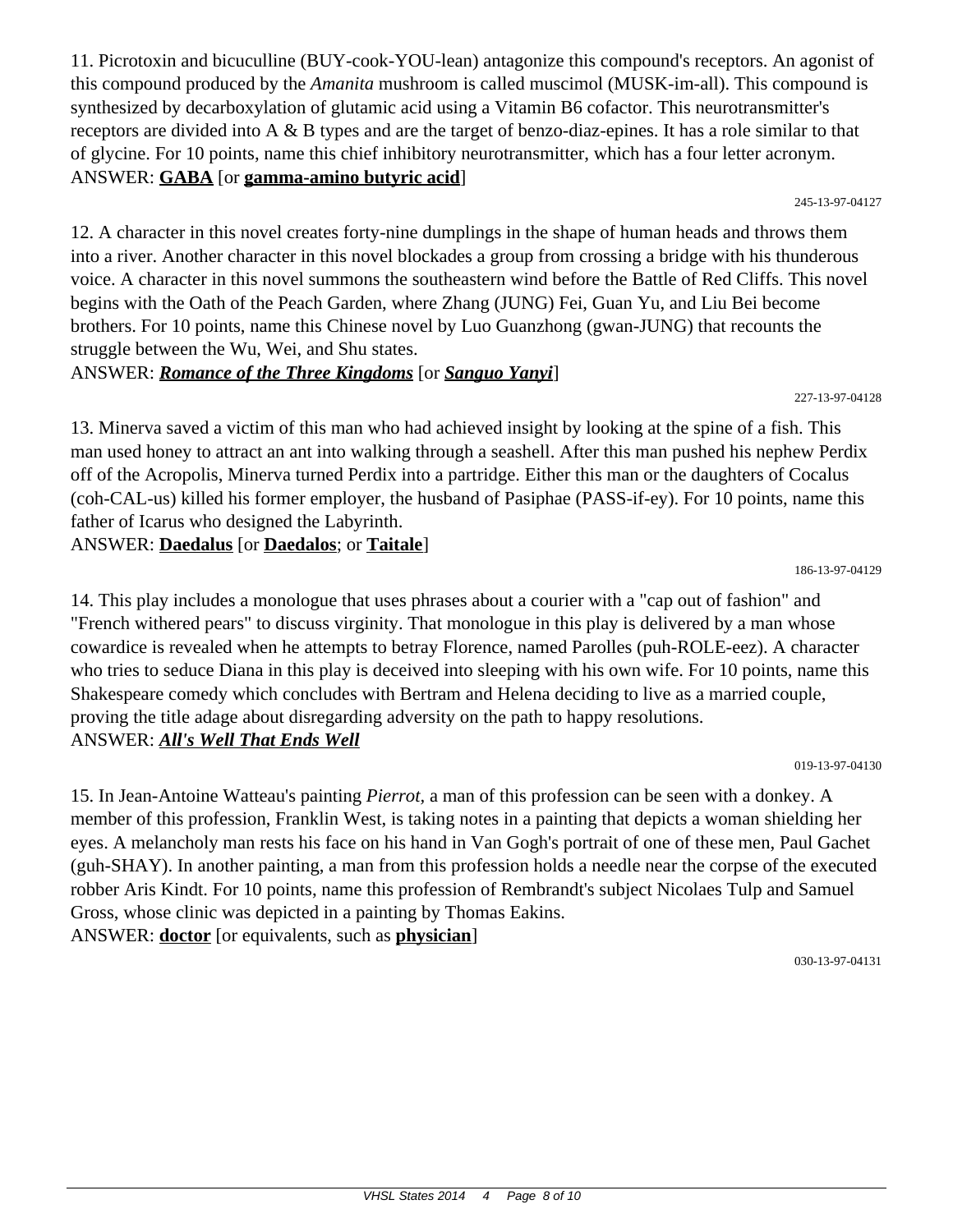

**VHSL States 2014 Round 4 Tiebreaker Questions**

1. During the Trojan War, Diomedes (die-OH-med-eez) crushed this man's hip with a stone. This man's crew saves Achaemenides (uh-kie-MEN-ih-deez) from the island of the Cyclopes. This hero kills the Rutulian king Turnus to avenge Evander's son Pallas. He visits his father in the underworld by using a golden bough after abandoning the Carthaginian queen Dido. This son of Anchises (un-KIE-seez) is celebrated as an ancient founder of Rome. For 10 points, name this hero whose travels were chronicled in a namesake epic by Virgil.

ANSWER: **Aeneas**

186-13-97-04132

2. If a function satisfies Laplace's (luh-PLOSS-iz) equation, then its mean value on the surface of this figure equals its value at this figure's center. The gravitational force exerted by a shell of this shape on a particle inside the shell is always zero. The constant of proportionality for moment of inertia of a hollow one of these is two-thirds, while a solid one has constant two-fifths. This is the shape of the orbital with azimuthal quantum number zero, known as the s orbital. For 10 points, identify this shape which has volume four-thirds pi r-cubed.

ANSWER: **sphere**s [or word forms, such as **spherical**]

233-13-97-04133

3. A city in this state was the first to implement the kindergarten through twelfth grade education system. At a convention in this state, Sojourner Truth delivered the "Ain't I a Woman" speech. It's not Kentucky, but a poet from this state wrote in his poem "Sympathy" that "I know why the caged bird sings." In this home state of Paul Lawrence Dunbar, I.M. Pei built the Rock and Roll Hall of Fame. The Pro Football Hall of Fame is located in this state's city of Canton. This state's largest cities include Cincinnati and Cleveland. For 10 points, name this "Buckeye state." ANSWER: **Ohio**

186-13-97-04134

4. De-nitri-fication is an example of one of these reactions, which transforms nitrate into nitrogen gas. In biology, the transformation of NAD+ into NADH is one of these reactions. During electroplating, metal cations (CAT-eye-onz) undergo this type of reaction. The species which undergoes this reaction will have a greater standard electrode potential in a galvanic cell, will be located at the cathode, and will have an algebraic decrease in its oxidation state. For 10 points, name these reactions in which a species gains electrons, often contrasted with oxidations.

ANSWER: **reduction**s [prompt on **redox** reactions; prompt on **oxidation-reduction**s; prompt on **reduction-oxidation**s; do not accept or prompt on "oxidations"]

190-13-97-04135

5. Julius Caesar described seeing men dyed with woad while twice doing this action. The last successful instance of this feat was followed by the Harrying of the North and included a battle that featured the death of several housecarls. Napoleon envisioned accomplishing this feat with balloons and a massive tunnel, and Operation Sea Lion was a failed German attempt to do this action. It was most recently performed by the king who ordered the creation of the Domesday Book. For 10 points, identify this kind of military conquest which gave William the Conqueror his name.

ANSWER: **invading Britain** [or **invading England** or other equivalents]